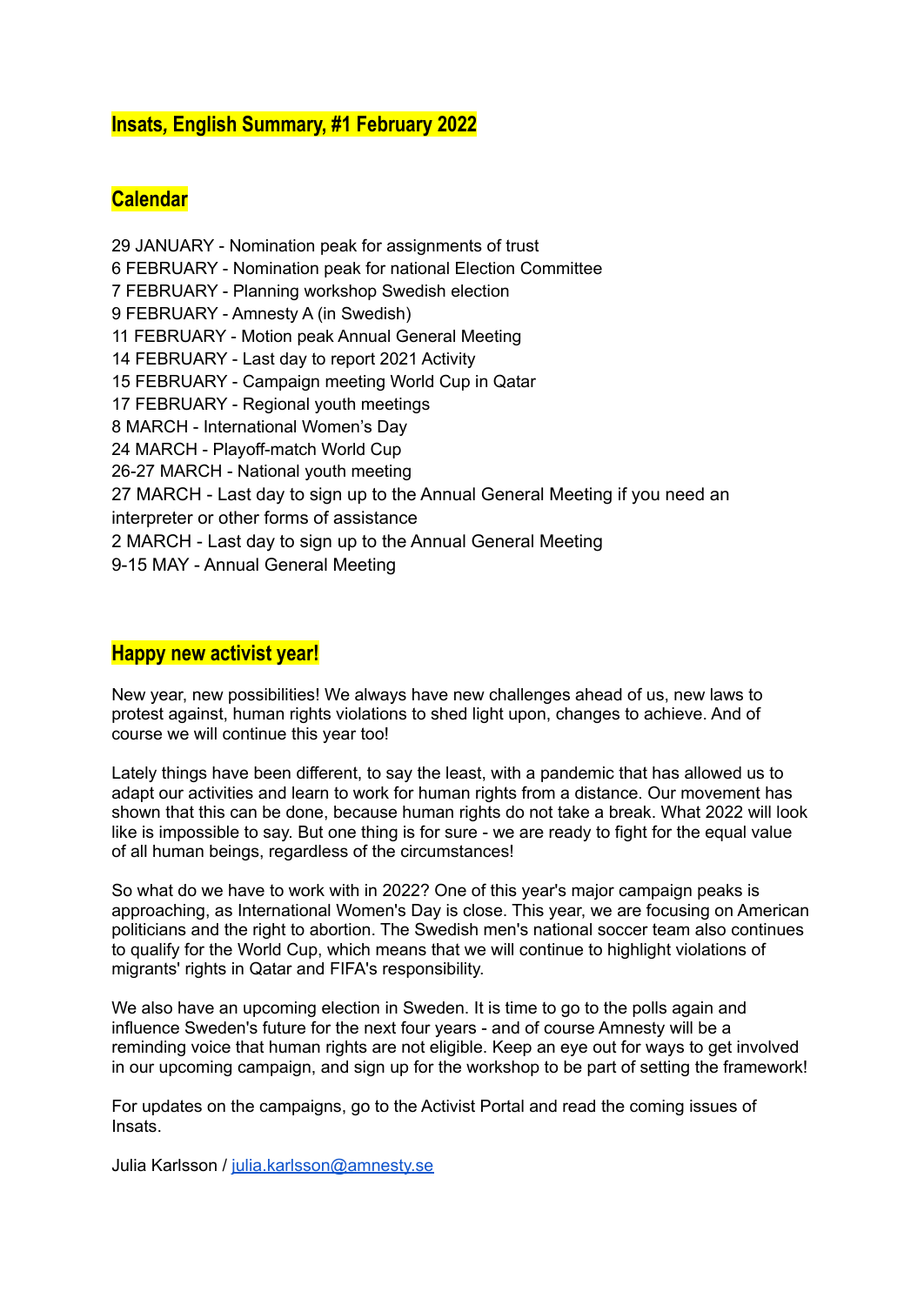### **Amnesty follows the recommendations of the Public Health Agency**

As the spread of covid-19 has increased, new recommendations from the Swedish Public Health Agency have been added on an ongoing basis. We follow these recommendations, which i.a. means that the secretariat is closed as most people work from home and all training and meetings we plan take place digitally. Since the situation can change quickly or recommendations are added or revised, it is important that you follow what applies to your activities right now. If you are unsure, contact your activist coordinator.

### **International Women's Day: The right to abortion in the USA!**

This year, for International Women's Day, we will join Amnesty USA to defend the right to abortion in the United States, in a global action that is being carried out around the world within the Amnesty movement.

An extreme abortion ban was recently introduced in the state of Texas, USA. The law prohibits abortion after six weeks of pregnancy, before most people even know they are pregnant. Anyone who "helps or supports" someone to have an abortion after week six risks ending up in costly legal disputes - with private individuals. The ban means anyone can sue a person they suspect is helping a woman having an abortion, for a reward of \$ 10,000.

The Supreme Court's refusal to oppose this bill hinders the right of tens of thousands of people to abortion care in Texas, while paving the way for other states to enforce similar laws.

Read more about the abortion ban at Amnesty USA:s website: [www.amnestyusa.org/us-the-texas-abortion-ban/](https://www.amnestyusa.org/us-the-texas-abortion-ban/) [www.amnestyusa.org/press-releases/us-backsliding-on-global-gains-in-abortion-rights/](https://www.amnestyusa.org/press-releases/us-backsliding-on-global-gains-in-abortion-rights/)

Access to abortion is a human right. Abortion must be legal, safe and accessible to all.

In September, the Women's Health Protection Act, WHPA, was passed in the US Congress. The law would stop the abortion barriers that exist in many states today and prevent new restrictions in the future. This spring, the law will go to the Senate for a vote. Through a global action, we put pressure on American politicians to ensure the right to abortion!

You can find all material at the Activist Portal, [aktivism.amnesty.se/kvinnorsrattigheter/](https://aktivism.amnesty.se/kvinnorsrattigheter/). If you and your group wants to join the campaign, make sure to sign up here: [aktivism.amnesty.se/forms/anmalan-till-8-mars-2022-abortratten-i-usa/](https://aktivism.amnesty.se/forms/anmalan-till-8-mars-2022-abortratten-i-usa/)

Julia Karlsson / [julia.karlsson@amnesty.se](mailto:julia.karlsson@amnesty.se)

# **Planning workshop for the upcoming Swedish election**

We are currently building a platform for the election where the human rights issues we think should fill the political agenda are included. But the construction is not done without all of you who want to be involved and plan how we can carry out our important message.

A warm welcome to a digital workshop where we together lay out the plan for what groups, activists and members can work with this spring and summer to highlight human rights prior to the election!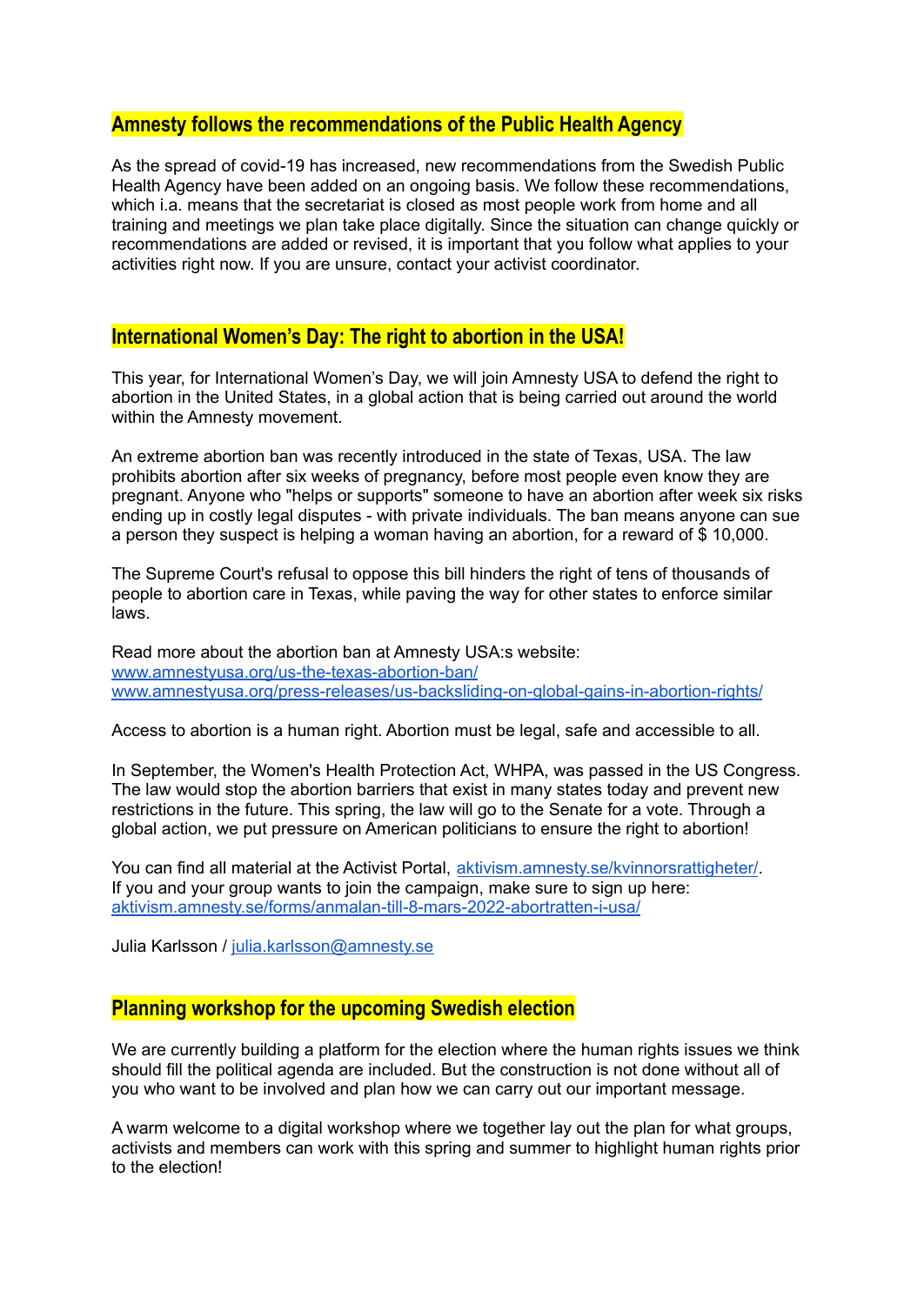When: Monday 7 February at 17.00-19.30 Register: [aktivism.amnesty.se/forms/planeringsmote-valplattform/](https://aktivism.amnesty.se/forms/planeringsmote-valplattform/)

Marianne Gyllenpistol / [marianne.gyllenpistol@amnesty.se](mailto:marianne.gyllenpistol@amnesty.se)

# **The year of the World Cup is here!**

Now that we have entered 2022, it means that the year for when the World Cup in Qatar will start is also here. To begin with, we will focus on March!

The Swedish national team did not qualify directly for the world championships but will play the playoffs on 24 March, 2022. This will be an opportunity for us to influence the situation of migrant workers in Qatar. Continued focus during the spring will be to direct our work towards FIFA in order to achieve changes that make a difference on the ground in Qatar.

#### **Campaign meeting**

Due to this, a digital campaign meeting is arranged on how your group can participate in the campaign and carry out activities in connection with the match in March.

When: 15 February at 6:30 p.m. You can find the registration form at [aktivism.amnesty.se/delta-i-en-aktion/vm/](https://aktivism.amnesty.se/delta-i-en-aktion/vm/)

Daniel Lundh / daniel.lundh@amnesty.se

### **The Secretary General's corner**

- "Making Noise. [Defending](https://drive.google.com/file/d/1r03-o2iNsOT1p4LwJ0lFxiaxE-uksxrD/view) Lives" is the name of the proposal for a Swedish strategy for 2022-2030 that the section board will present to the annual meeting in May 2022. It is based on the global strategy, which the international movement decided on in September 2021 at the Global Assembly Meeting.
- The work of developing a Swedish strategy entered an intensive phase during the autumn through dialogue and consultation with members and activists. Among other things, we sent out a survey, conducted conversations on the digital platform Basecamp and conducted focus groups.
- Thank you to everyone who responded to the survey, both individual members / activists and groups. Thank you to everyone who got involved in the digital platform Basecamp - and who also reacted and acted for an inclusive and equal conversation climate. And a big thank you to all participants in the focus groups.
- In the upcoming months, we will present the proposal in more detail. The section board will arrange meetings to present and discuss the proposal and would also like to participate in the districts' annual meetings. Are you already planning a date for the district's annual meeting? Feel free to contact [elisabeth.lundgren@amnesty.se](mailto:elisabeth.lundgren@amnesty.se).
- The final decision on the strategy will be made at the Annual General Meeting in May. We are thus putting an end to a process that began as early as January 2019.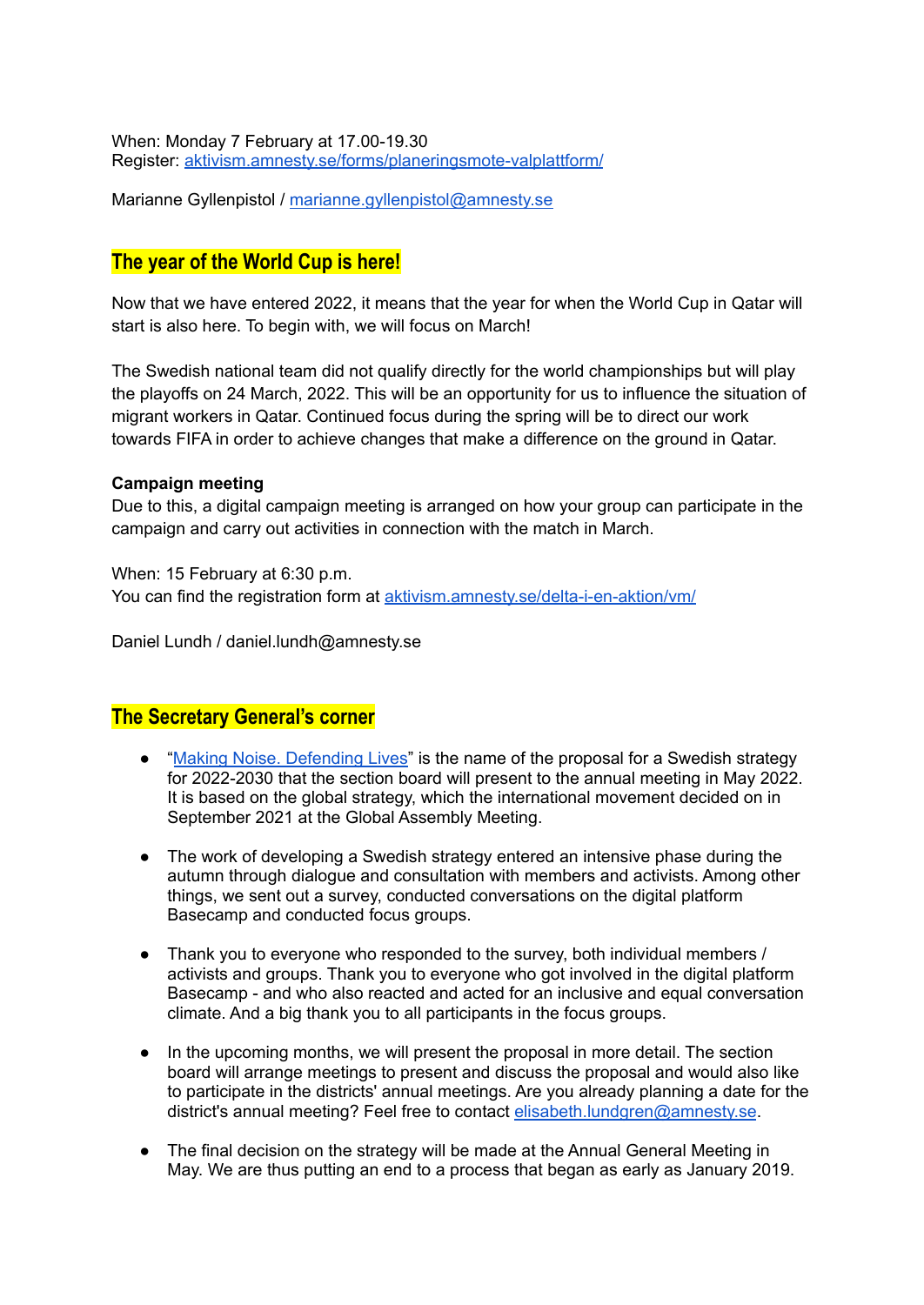We hope that this way of working will equip us to continue our joint work, internationally and at home. And to make decisions, in a good democratic spirit, that take into account the solid process that we have now carried out.

Happy new Human Rights Year!

/Anna Johansson

# **Annual General Meeting**

The Annual General Meeting is approaching! This year, we will together decide on Amnesty Sweden's direction in the coming years - therefore it is extra important to sign up and participate!

This year, the Annual General Meeting will take place digitally to ensure everyone's safety and accessibility. On 31 January, the notice goes out to all members and registration for the meeting 2022 opens! It will be held digitally on 9-15 May and, among other things, we will decide on the strategy of Amnesty Sweden 2022-2030. You can read more about the process behind the development of the strategy and why it is especially important to attend the annual meeting this year in the Secretary General's corner in this issue.

#### **Important dates**

- 29 January: Nomination peak for assignments of trust ([valberedningen@amnesty.se\)](mailto:valberedningen@amnesty.se)
- 31 January: The notice is sent out and one can register for the Annual General Meeting
- 4 February: Deadline for submitting motions to the Preparatory Committee ([bk@amnesty.se\)](mailto:bk@amnesty.se)
- 13 February: Peak of sending in motions
- 27 March: Last day to sign up to the Annual General Meeting if you need an interpreter or other forms of assistance
- 2 May: Last day to sign up to the Annual General Meeting
- 28 April and 3 May: Training opportunities regarding meeting and decision making tools
- 9 May: The Annual General Meeting opens at 17.00
- 15 May: The Annual General Meeting ends at 17.00

Do you have questions about the Annual General Meeting? Feel free to contact me!

Christoffer Wisberg / [christoffer.wisberg@amnesty.se](mailto:christoffer.wisberg@amnesty.se)

## **Join the Election Committee**

Are you interested in being part of the Election Committee for Amnesty International Sweden? Or do you know someone who would be perfect for the task? Send an email to [vv@amnesty.se](mailto:vv@amnesty.se) with your application or suggestion! Last day to send it in is 6 February.

/The Election Committee of the Election Committee: Catharina Holmgren, Isabella Sahlbom and Maria Lindgren.